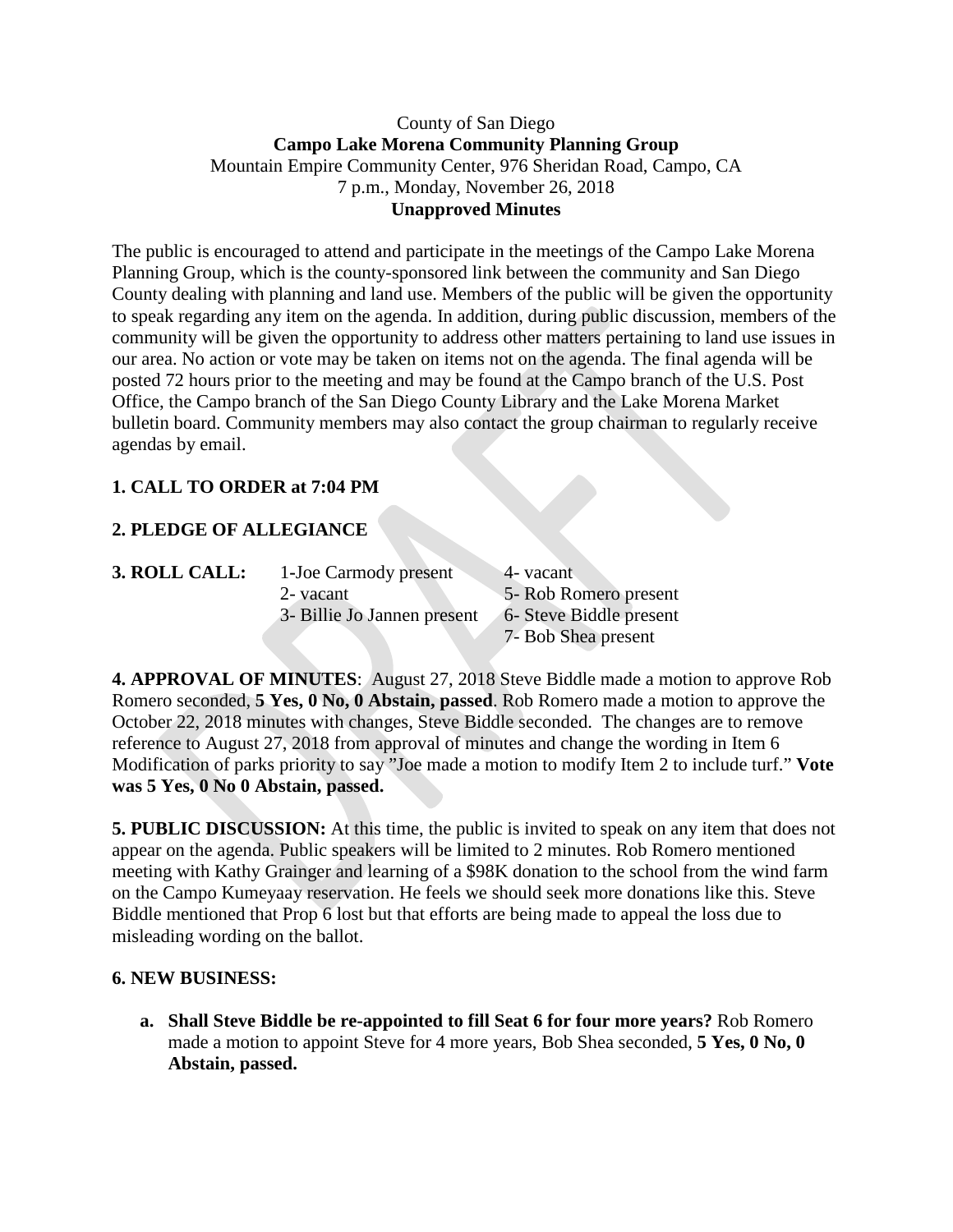### **7. OLD BUSINESS:**

- **a. Update on work on the Camp Lockett overlay.** Project consultant Sharon Haven to present. **Discussion only.** Sharon gave a comprehensivee report. Things are generally progressing well with a few minor issues.
- **b. Review of applicants for Seats 2 and 4.** The new 4-year terms of both seats are set to begin in January of 2019. Joe Carmody made a motion to appoint Lisa Davis to seat 2 for a 4-year period pending approval from the Board of Supervisors, Rob Romero seconded. **5 Yes, 0 No, 0 Abstain, passed.**
- **c. Standing Subcommittee reports**: Groundwater, Rob Romero; Sewer and Septic, Joe Carmody; Community Economic Impacts, Steve Biddle; Traffic and Public Safety, Bob Shea. **Discussion only.** Steve mentioned the drought has been tough on local farmers. They are culling herds. Wells are reportedly at lowest point on record. We also need to look at traffic control around Cameron Corners. Posted 55 thru most of it. Bob Shea had an extensive report on his continued efforts to draw attention to the trees covering and hitting power lines. He also continues with his efforts to investigate the possible Brown Act violations of the Board that handles the Sunrise Powerline mitigation funds.

Rob Romero made a motion to extend the meeting beyond 9 p.m., Steve Biddle seconded, **5 Yes, 0 No, 0 Abstain, passed**

**d. Chairman's Report, Billie Jo Jannen**. Two items on the Forefront Power solar project on Lake Morena Drive: First, the project is being re-submitted in response to our and the planner's comments. The planner didn't have a timeline on this, but thought it might be soon. Second, according to an SDG&E press release, the project is supposed to be "the first community solar plant approved for SDG&E's EcoShare program, which allows customers to purchase renewable energy directly from a local renewable energy developer." [https://sdgenews.com/article/communities-benefit-new-solar-plant-and-two-more](https://sdgenews.com/article/communities-benefit-new-solar-plant-and-two-more-approved-development)[approved-development.](https://sdgenews.com/article/communities-benefit-new-solar-plant-and-two-more-approved-development) The county planner confirmed this and said the information would be included in the plan re-submittal. **Also, reminder to all members**: The county will shortly be asking for Form 700s and training certificates from us. All members except new ones have the choice to do inperson or online training. Bob Shea and whomever we approve before January must do in-person training. As always, y'all are welcome to come over and do the training on one of my computers. **Discussion only.**

## **8. CORRESPONDENCE AND ANNOUNCEMENTS**

**a. The Star Ranch vesting and landscape architecture maps** are available, both at meetings and by appointment with the CLMPG chairman. Staff has delayed release of the EIR until it can figure out what type of greenhouse gas analysis large projects should include**.** The ranch was offered for sale in an announcement sent out in late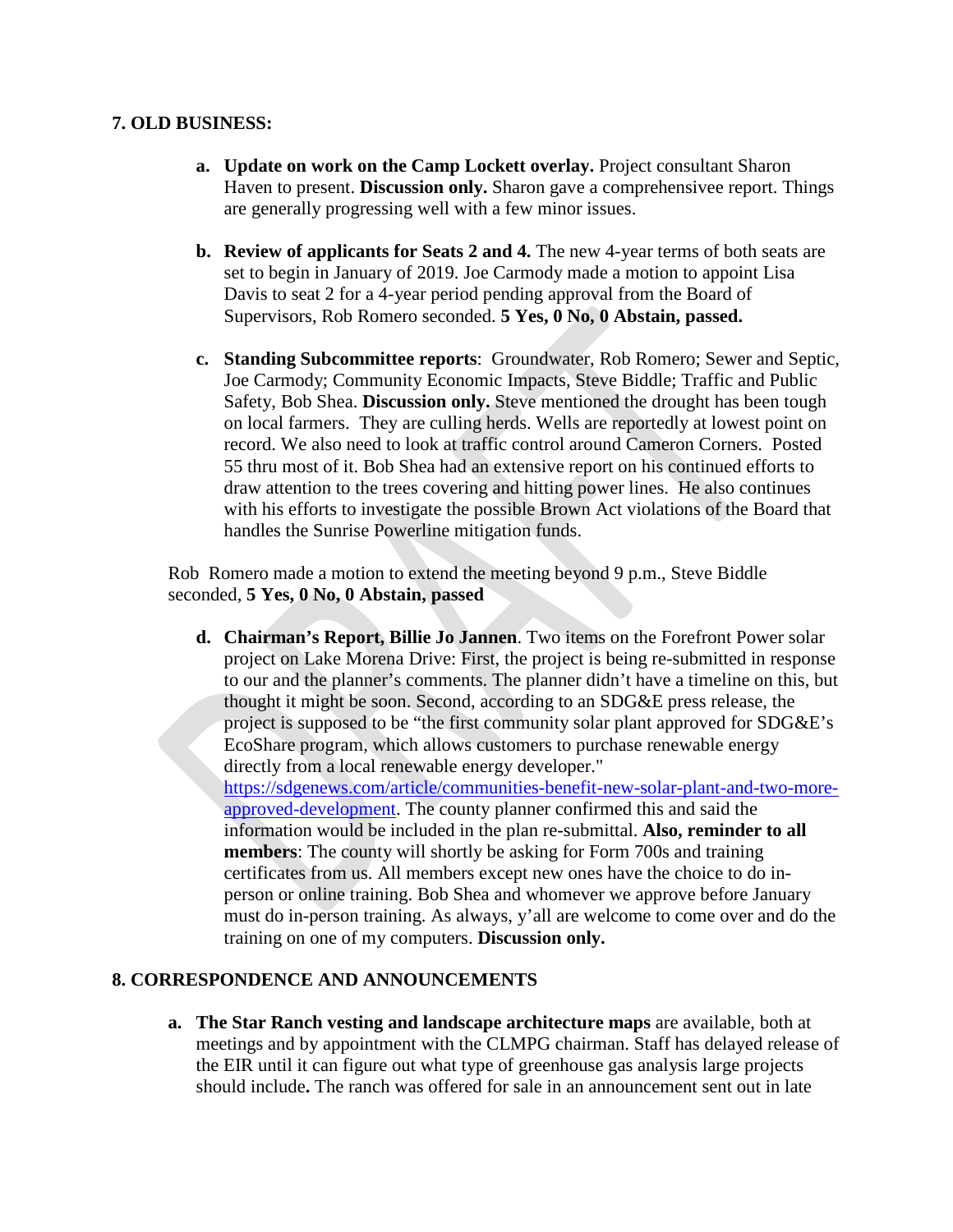November. The Back Country Land Trust and several co-investors are negotiating to buy it. **The proposed plan is still in play and is part of the property offering, but will be abandoned if purchased by trust entities.**

- b. **Plans for the proposed 17-acre industrial solar proposal at 1827 Lake Morena Drive** are available, both at meetings and by appointment with the CLMPG chairman. At the request of the proponent, the project will be reviewed in three (or more) phases. The planning group voted on the second review when the scoping letter was issued by the county. Please contact Solar Subcommittee co-chair Rob Romero or Joe Carmody to participate in formulating community responses. We will issue a final planning group review when all documents and plans are finalized.
- **c. New maps of the SDG&E power pole replacement project that were tendered for a variance request for the noise ordinance.** Project number is PDS2018-VAR-18- 014. No recommendation was requested, but the maps are much clearer than those SDG&E sent us a month or so back. **Sent to group.**
- **d. Notification from PDS that a number of the projects that were to be "bundled" are not, after all, going to be heard by BOS before the end of the year.** The projects to be delayed are: Lilac Hills Ranch, Otay Village 14 and Planning Areas 16 and 19. Reasons given varied, and included staff work load, climate action plan litigation/injunction, and applicants that are still in process of providing information to staff. **Sent to group.**
- **e. Meeting agenda and wind turbine project materials from Boulevard PG Chairman Donna Tisdale. Sent to group.**
- **f. CPUC request for input on utilities' wildfire mitigation plans ahead of Nov. 14 prehearing conference on utility wildfire plans**. Wildfire plans include prevention strategies for utilities, maintenance and inspection of lines, outreach to customers and first responders, and restoration of service after a wildfire. **Sent to group.**
- **g. Schedule of annual planning and sponsor group training sessions.** All planning and sponsor group members are required to take this training every year, either in person or online. **Sent to group.**
- **h. Traffic Advisory Committee agenda for Oct. 26.** Nothing in our area. **Sent to group.**
- **i. Detailed response from Bill Saumier of county parks department regarding our top two projects on the priority list.** It appears that they are at least partially do-able in the foreseeable future. I forwarded directly to Larry Johnson (Mountain Empire Historical Society/Camp Lockett Interest Group) and Lisa Davis (Mountain Empire Little League) to enable them to work with Parks directly. **Sent to group.**